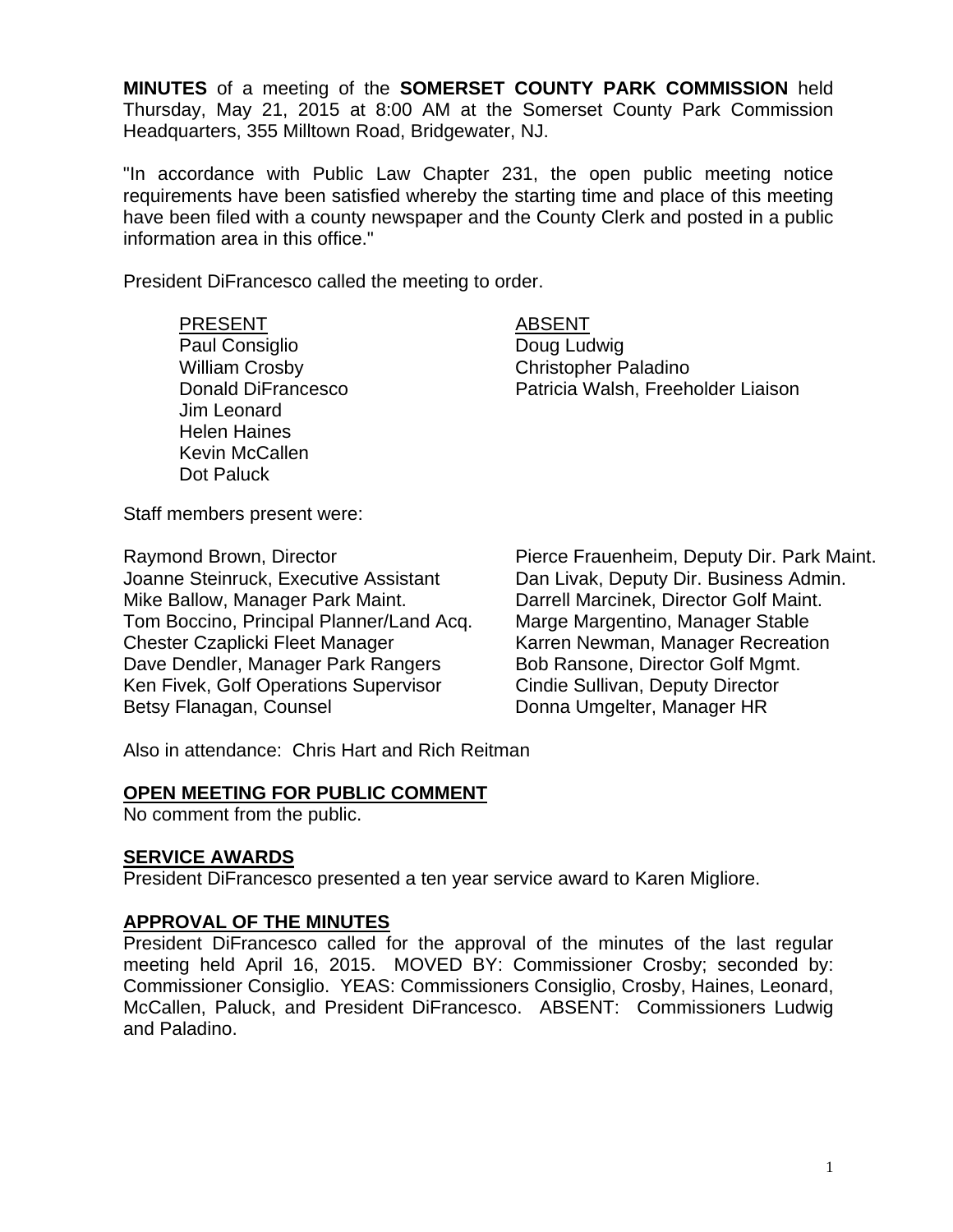# **APPROVAL OF BILLS FOR PAYMENT**

# **Resolution R15-030 – Payment of Claims**

Resolution authorizing payment of bills for \$1,504,582.14 comprising of check numbers 2402-2414, 2260-2296, 2297-2348, 2354-2401, 2415-2477, 2478-2542, and 2548-2596. MOVED BY: Commissioner Crosby; seconded by: Commissioner Consiglio. YEAS: Commissioners Consiglio, Crosby, Haines, Leonard, McCallen, Paluck, and President DiFrancesco. ABSENT: Commissioners Ludwig and Paladino.

# **DIRECTOR'S REPORT**

Director Brown submitted a report for the month of April 2015.

# **CORRESPONDENCE**

- 1. Letter from Golf Course Superintendents Association of America informing the Park Commission that Darrell Marcinek has earned the renewal of his designation as a Certified Golf Course Superintendent.
- 2. Letter of thanks to Naturalists Richard Hoffman and Christa Wood for their care and composure after a tree came down on top of an EEC van while returning home from a visit to the Brooklyn Botanical Garden. No one was hurt.
- 3. Letter from Somerset County 4-H Association asking the Park Commission to rethink the decision to charge the 4-H for the expenses incurred by the Park Commission when the Fair is held at North Branch Park.

The 4H Association wrote a letter to the Park Commission asking the Commission to reconsider its ability to pay costs associated with running their annual 4H Fair. Ray wrote a reply that while the Park Commission does not have the funding to pay for the police or porta-johns that they need, Park Commission managers and supervisors have volunteered to park cars to help eliminate the \$22,000 overtime cost associated with the fair. Commissioner Consiglio asked what the total cost is to the Park Commission for the 4H fair. Cindie Sullivan responded that is averages \$32,000, which according to Park Maintenance, does not include an additional \$1,000 to \$2,000 in associated supplies.

# **MOTION TO MOVE RESOLUTION R15-026 FROM CONSENT AGENDA**

A motion was made to move the Resolution R15-026 from the Consent Agenda. MOVED BY: Commissioner Haines; seconded by Commissioner Crosby. YEAS: Commissioners Consiglio, Crosby, Haines, Leonard, McCallen, Paluck, and President DiFrancesco. ABSENT: Commissioners Ludwig and Paladino.

Commissioner Haines asked what the costs are for entertainment on the Fourth of July Festival, and what activities occur. Karren Newman reported that there are bands on the stage, and we also have children's activities, including inflatables such as a giant slide, jumping castles, a rock climbing wall, and temporary tattoos, and we also have a Revolution War encampment with reenactors. Commissioner Haines asked if there was a way to reduce that to just fireworks. Ray Brown reported that if the Family Festival portion of the event is removed, leaving just the fireworks, there will still be a problem with traffic both before the event and the two hours after the fireworks, and we will still have all of our overtime costs.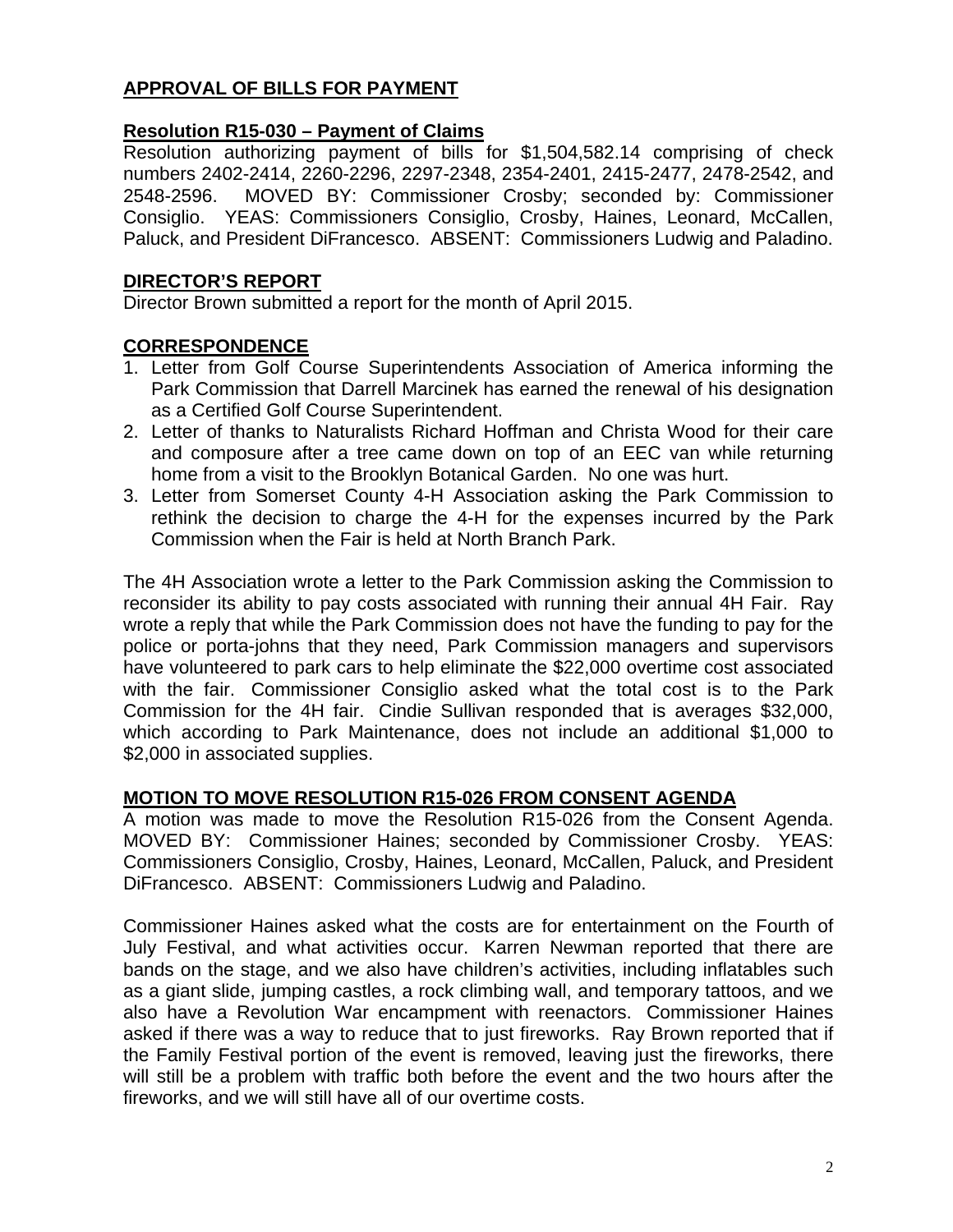The public begins to arrive in the afternoon and the activities keep them busy while waiting for the fireworks that do not begin until 9:30pm (when it gets dark). The headliner band also plays for an hour after the fireworks, so people have something to do, while the police allow the local pedestrians to walk home on Milltown Road. Milltown Road is closed at 8:30pm (because the lots are full), and does not open again until about 10:30pm, after all the pedestrians have left. The event is not just fireworks.

Commissioner Haines questioned why the \$45,000 cannot be found in the budget to host this event. She stated that it is a shame that the residents in Somerset County cannot enjoy fireworks. Cindie Sullivan reported that three municipalities in Somerset County (Montgomery, North Plainfield, and Franklin), as well as the Somerset Patriots, are all hosting fireworks around the time of Independence Day, so there are still other local places that residents can view them. Karren Newman commented that if money was found to have the fireworks, the vendor may not be available. There was only one bid received. President DiFrancesco asked what happens if the resolution is not adopted today. Cindie Sullivan reported that the bid was opened on March 10, and the 60 days for acting on it, as stated in the Local Public Contracts Law, has expired. Commissioner Leonard expressed concern about how this was handled, since it was pulled from the agenda last month. Commissioner Paluck asked about partnering with the Patriots for fireworks. Commissioner Consiglio commented that is something to consider in the future.

# **CONSENT AGENDA**

### **RESOLUTIONS**

The following resolutions were MOVED BY: Commissioner Consiglio; seconded by: Commissioner Crosby. YEAS: Commissioners Consiglio, Crosby, Haines, Leonard, McCallen, Paluck, and President DiFrancesco. ABSENT: Commissioners Ludwig and Paladino.

# **Resolution R15-031 – Extending the 2015 Temporary Budget**

Resolution extends the budget to June 30, 2015.

Commissioner Leonard asked if the Amount of Increase Salary and Wage column is for union negotiation wage increases. Dan Livak reported that the amounts shown are what is needed to remain operating. The column is not for any increases in wages.

# **Resolution R15-032 – Amending the 2015 Fee Schedule**

Resolution amends the 2015 Fee Schedule to include new programs at the Stable.

# **Resolution R15-033 – Award of Golf Shop Resale of Merchandise**

Resolution awards contracts to Acushnet, Town Talk, Cutter & Buck, RJ Shepherd Co., Gear for Sports, Ping Inc., Jack Jolly & Son Inc., Range Servant America Inc., YRI, Horungs Golf Products, Sundog Eyewear, Callaway Golf (Top Flite, Hogan, Odyssey), Callaway, Perry Ellis International/Supreme International, Green Grass One, Recreational Marketing Inc., Cobra Golf, HA Sheldon Canada LTD, Lee Wayne Corp., Nike Golf, Bridgestone Golf, Inc., Acushnet Co., (Titleist), AMG-SF, LLC, Acushnet Co. (Footjoy), Accolade USA, Inc., and Tharanco Lifestyles, LLC.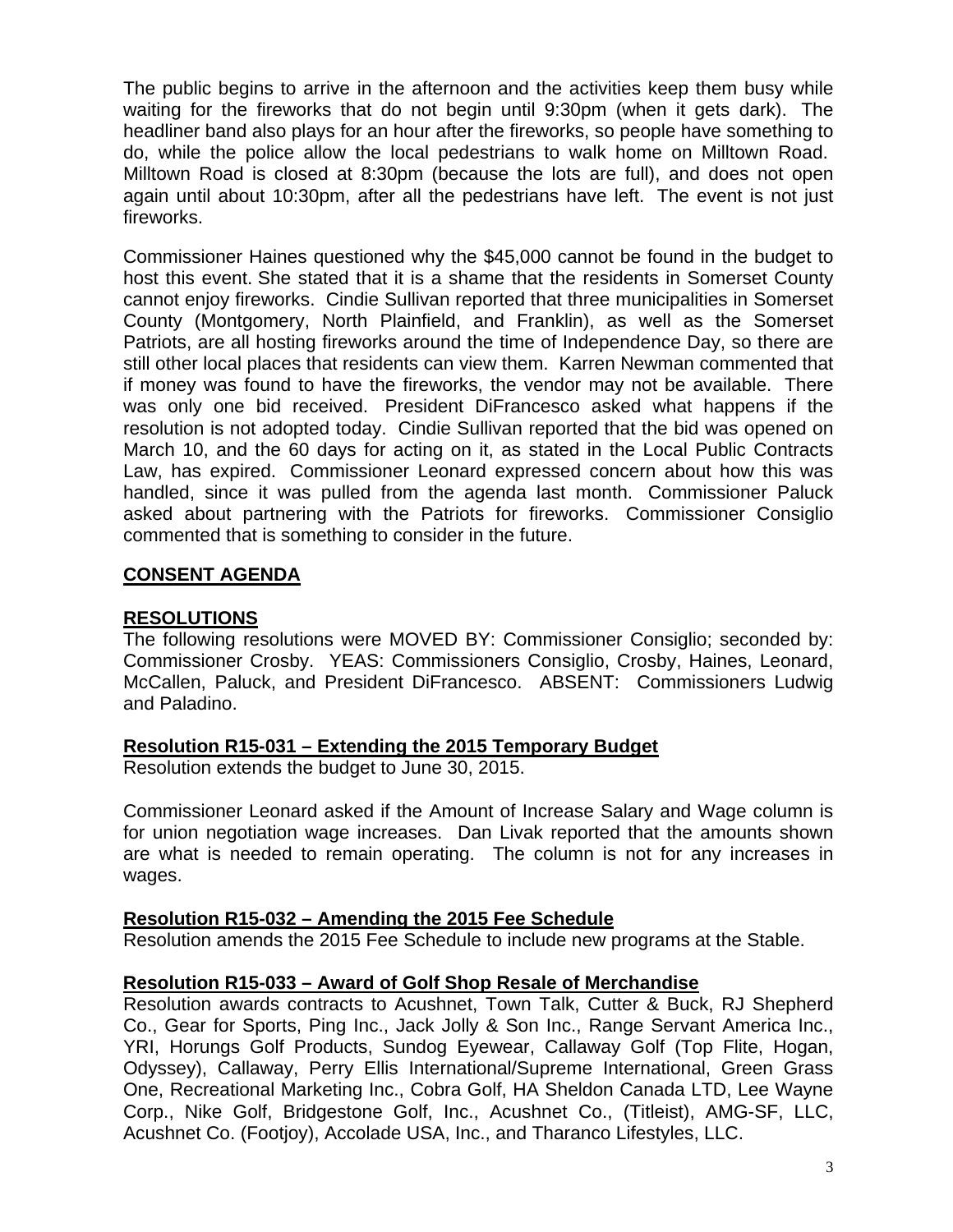# **Resolution R15-034 – Award of Third and Final Year Contract for Furnishing of Irrigation Control System Support and Services to the Golf Division**

Resolution awards a contract to Storr Tractor Company. The cost is not to exceed \$12,000.00.

### **Resolution R15-035 – Award of Third Year Contract for Food and Beverage Concessions**

Resolution awards the third year contract to Ryjam, DBA Merri-Makers Caterers. The flat fee per month for the banquet room is \$4,000.00 plus \$100.00 for each non-golf outing event. Excluding sales in the Grille Room and at fairway carts, should the Concessionaire's gross for catering exceed \$300,000.00 for a calendar year, the Concessionaire shall pay the Park Commission twelve (12%) percent of the excess over \$300,000.00 on or by February 15 of the following year.

# **Resolution R15-036 – Rescinds the Contract for Food and Beverage Concession Services**

Resolution rescinds the contract with Henpat, LLC for service to Quail Brook Golf Course, Spooky Brook Golf Course, Green Knoll Golf Course, Warrenbrook Golf Course, and Warrenbrook Pool.

# **Resolution R15-037 – Award of Contract for Purchase of a 2015 John Deere XUV 825i Utility Vehicle**

Resolution awards a contract to Central Jersey Equipment, LLC. The vehicle will be used by the Stable and the cost is not to exceed \$13,388.08.

# **Resolution R15-038 – Award of Contract for Purchase of 2015 Toro Sand Pro 5040 with Three (3) Contact Options**

Resolution awards a contract to Storr Tractor Company. The vehicle will be used by the Golf Division and the cost is not to exceed \$18,201.00.

### **Resolution R15-039 – Award of Contract for Two (2) John Deere 2500B Diesel Triplex Mowers One (1) with Four (4) Contract Options and the Others with Three (3) Contract Options**

Resolution awards a contract to Finch Services, Inc. The mowers will be used by the Golf Maintenance Division and the cost is not to exceed \$43,750.

# **Resolution R15-040 – Award of Contract for Purchase of a Lastec Pull Behind Mower 721 XR with One (1) Contract Option**

Resolution awards a contract to Finch Services, Inc. The mower will be used by the Golf Maintenance Division and the cost is not to exceed \$22,110.

# **Resolution R15-041 – Award of Contract for Purchase of a Salsco Roll-N-Go Gas Greens Roller with One (1) Factory Installed Non-Contract Option**

Resolution awards a contract to Wilfred MacDonald, Inc. The roller will be used by the Golf Maintenance Division and the cost is not to exceed \$17,999.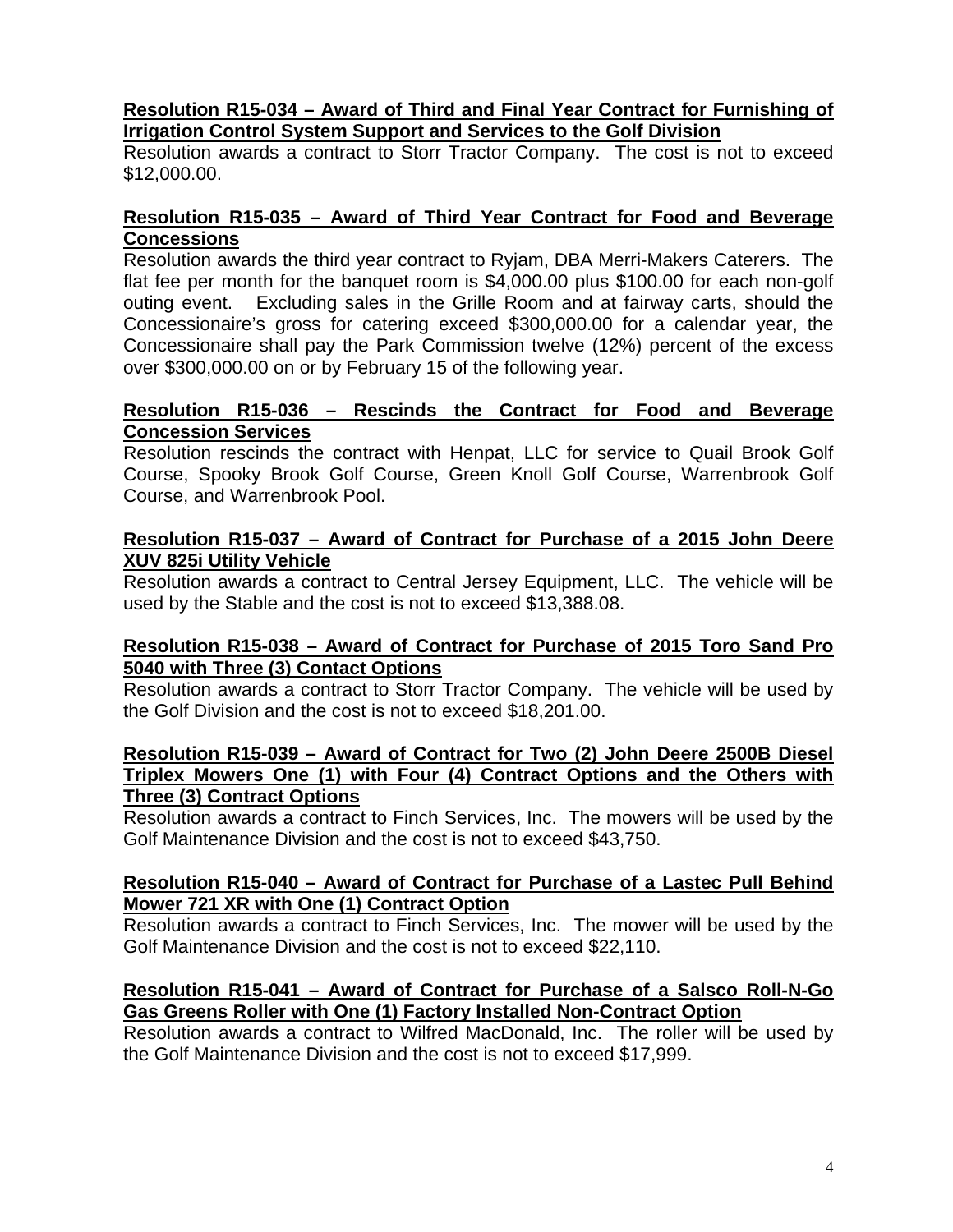# **Resolution R15-042 – Award of a Five (5) Year Contract for Hunting Licenses on Seven (7) Somerset County Owned Parcels**

Resolution awards a contract to L & L Hunting Club for the Thompson and 3M West Parcels; Buck-n-Bird Gun Club for the Woodfern and 3M East Parcels; Long Valley Hidden Valley Gun Club for the Dar-Mar and Chubb West Parcels; North Hill Gang, LLC for the Thompson/Newland Parcels.

### **Resolution R15-043 – Award of Contract for Purchase of a Toro 7200Z Model No. 30495**

Resolution awards a contract to Storr Tractor Company. The Toro will be used by the Maintenance Division and the cost is not to exceed \$18,067.

#### **Resolution R15-044 – Award of Contract for Painting of Exterior Structures at Various Park Locations**

Resolution awards a contract to TM Painting & Construction. The cost is not to exceed \$44,800. Duke Island Park Visitor Center (\$9,600), Mitchell Lane (\$6,800), Jordan House (\$22,800), and Spooky Brook Golf Course Pro Shop (\$5,600).

### **Resolution R15-045 – Authorizing use of New Jersey State Contract for the Purchase and Installation of Fencing at Colonial Park Howe Complex and Chimney Rock Reservoir**

Resolution awards a contract to Consolidated Fence Co., Inc. The cost is not to exceed \$35,848.27.

### **Resolution R15-046 – Authorizing use of New Jersey State Contract for the Purchase of One (1) Emergency Standby Generator and One (1) Transfer Switch for Sellars Maintenance Building**

Resolution awards a contract to Grainger, Inc. and the cost is not to exceed \$17,960.85.

# **Resolution R15-047 – Award of First Year of a Two-Year Contract for Fabricated and Prefabricated Structures: Portable Sanitation Units**

Resolution awards a contract to Mercer Group International.

# **Resolution R15-026 – Rejecting the Bid for Fourth of July Pyrotechnic Display**

Resolution rejects the bid due to abandonment of the event. MOVED BY: Commissioner Leonard; seconded by: Commissioner Crosby. YEAS: Commissioners Consiglio, Crosby, Haines, Leonard, McCallen, Paluck, and President DiFrancesco. ABSENT: Commissioners Ludwig and Paladino.

# **COMMITTEE REPORTS**

# **FINANCE/BUSINESS ADMINISTRATION**

President DiFrancesco, Chair of the Committee, submitted a report for the month of April 2015.

Ray Brown reported that there will be a Finance Committee meeting this morning following the Commission meeting. The County will be adopting its budget on May 26 at which time the Park Commission's budget allocation will be locked in.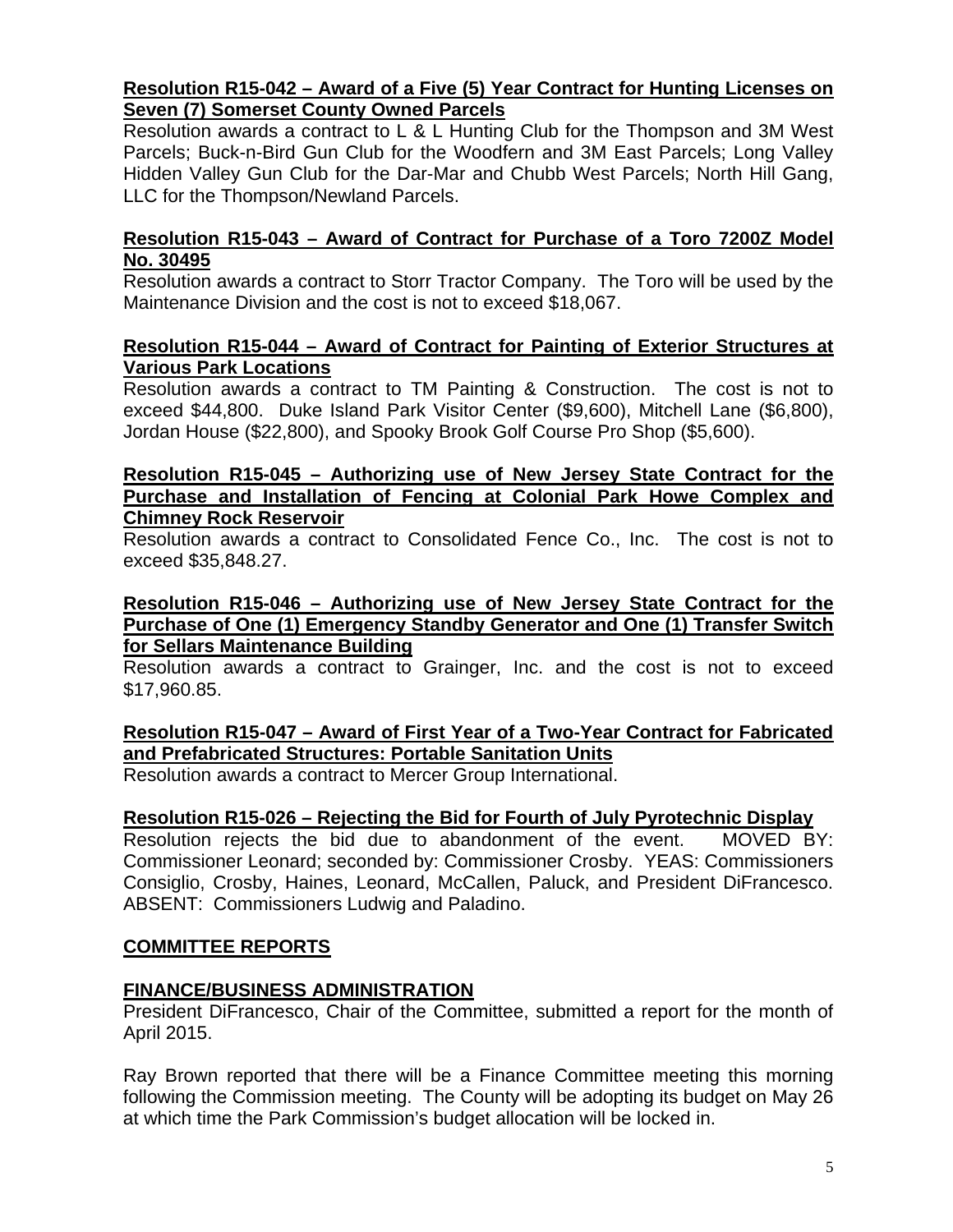# **HUMAN RESOURCES**

Commissioner Consiglio, Chair of the Committee, submitted a report for the month of April 2015.

Donna Umgelter, Manager Human Resources reported that several managers have told her that they would be willing to volunteer their time to park cars and/or do whatever is necessary to help with the 4H Fair. Donna stated that she is proud to work for an agency where staff is willing to pitch in when necessary. The Seasonal Maintenance Workers vacancies have been filled.

# **LEISURE SERVICES**

A report was submitted for the month of April 2015.

#### **GOLF MANAGEMENT**

Commissioner Paluck, Chair of the Committee, submitted a report for the month of April 2015.

Darrell Marcinek, Director of Golf Maintenance reported that a date convenient for Ray and the Commissioners needs to be set for Warrenbrook Golf Course River Friendly dedication ceremony.

Bob Ransone, Deputy Director Golf Management reported that May was a good month for golf revenue. Golf revenue for May is greater than last May.

#### **INFORMATION MANAGEMENT**

Commissioner McCallen, Chair of the Committee submitted a report for the month of April 2015.

Dan Livak reported that the new lines have been reconnected to Colonial Park Putting Course. This connectivity will save money.

# **VISITOR SERVICES**

Commissioner Crosby, Chair of the Committee, submitted a report for the month of April 2015.

# **PROPERTY MANAGEMENT**

Commissioner Crosby, Chair of the Committee, submitted a report for the month of April 2015.

Dan Livak reported that the seven new License Agreements for hunting will increase the hunting revenue by 13.7 percent. The total number of acres for hunting is 1,680. Commissioner Leonard asked if the hunt clubs provide a report on herd reduction numbers. He was advised that they do not, however, the Deer Management Programs in the various municipalities that hunt on parkland do and Dave Dendler will provide that information to him.

# **PLANNING AND LAND ACQUISITION**

Commissioner Haines, Chair of the Committee, submitted a report for the month of April 2015.